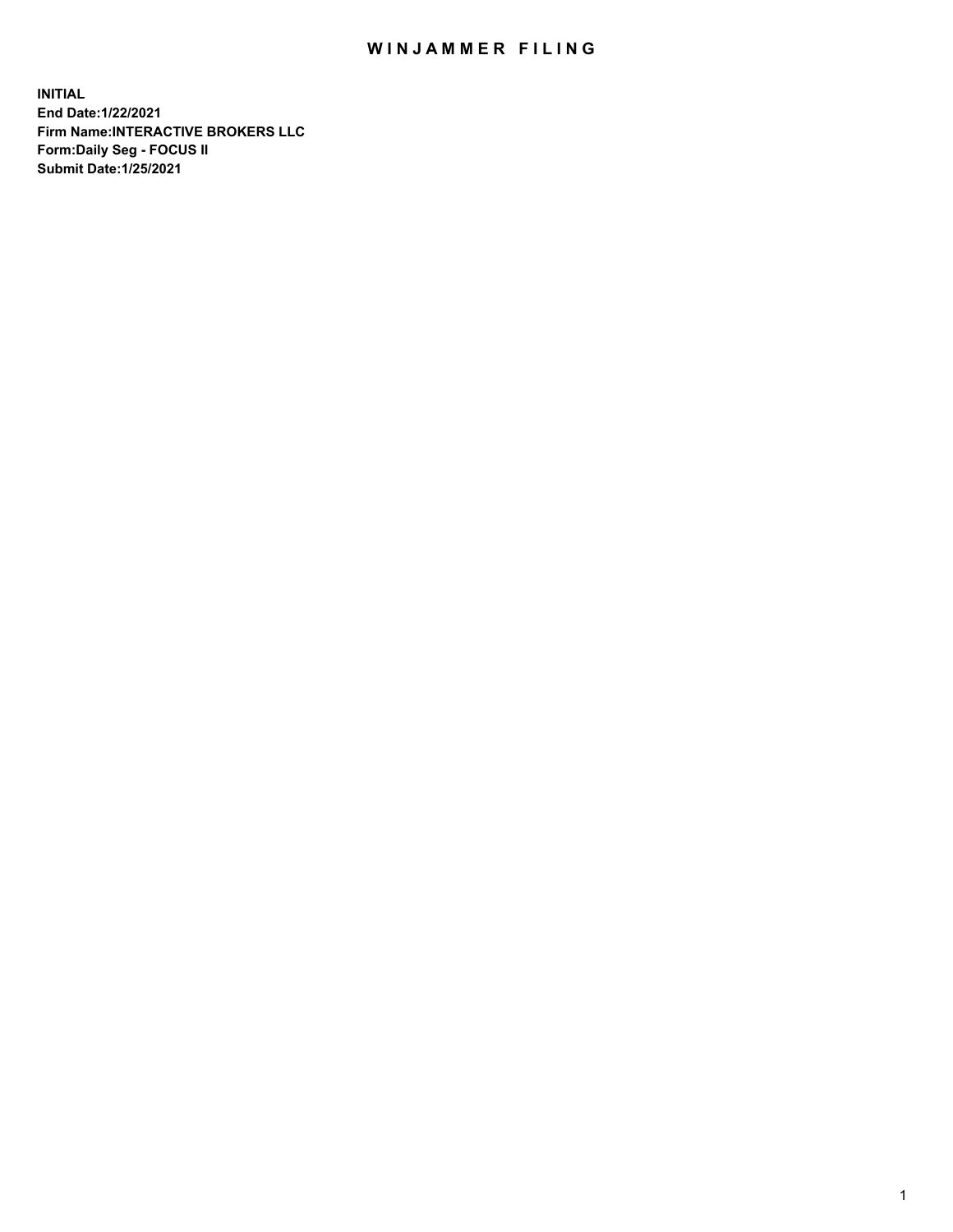**INITIAL End Date:1/22/2021 Firm Name:INTERACTIVE BROKERS LLC Form:Daily Seg - FOCUS II Submit Date:1/25/2021 Daily Segregation - Cover Page**

| Name of Company                                                                                                                                                                                                                                                                                                               | <b>INTERACTIVE BROKERS LLC</b>                                                            |  |
|-------------------------------------------------------------------------------------------------------------------------------------------------------------------------------------------------------------------------------------------------------------------------------------------------------------------------------|-------------------------------------------------------------------------------------------|--|
| <b>Contact Name</b>                                                                                                                                                                                                                                                                                                           | James Menicucci                                                                           |  |
| <b>Contact Phone Number</b>                                                                                                                                                                                                                                                                                                   | 203-618-8085                                                                              |  |
| <b>Contact Email Address</b>                                                                                                                                                                                                                                                                                                  | jmenicucci@interactivebrokers.c<br><u>om</u>                                              |  |
| FCM's Customer Segregated Funds Residual Interest Target (choose one):<br>a. Minimum dollar amount: ; or<br>b. Minimum percentage of customer segregated funds required:% ; or<br>c. Dollar amount range between: and; or<br>d. Percentage range of customer segregated funds required between: % and %.                      | $\overline{\mathbf{0}}$<br>0<br>155,000,000 245,000,000<br>0 <sub>0</sub>                 |  |
| FCM's Customer Secured Amount Funds Residual Interest Target (choose one):<br>a. Minimum dollar amount: ; or<br>b. Minimum percentage of customer secured funds required:%; or<br>c. Dollar amount range between: and; or<br>d. Percentage range of customer secured funds required between:% and%.                           | <u>0</u><br>$\overline{\mathbf{0}}$<br>80,000,000 120,000,000<br>00                       |  |
| FCM's Cleared Swaps Customer Collateral Residual Interest Target (choose one):<br>a. Minimum dollar amount: ; or<br>b. Minimum percentage of cleared swaps customer collateral required:%; or<br>c. Dollar amount range between: and; or<br>d. Percentage range of cleared swaps customer collateral required between:% and%. | <u>0</u><br>$\underline{\mathbf{0}}$<br>$\underline{0}$ $\underline{0}$<br>0 <sub>0</sub> |  |

Attach supporting documents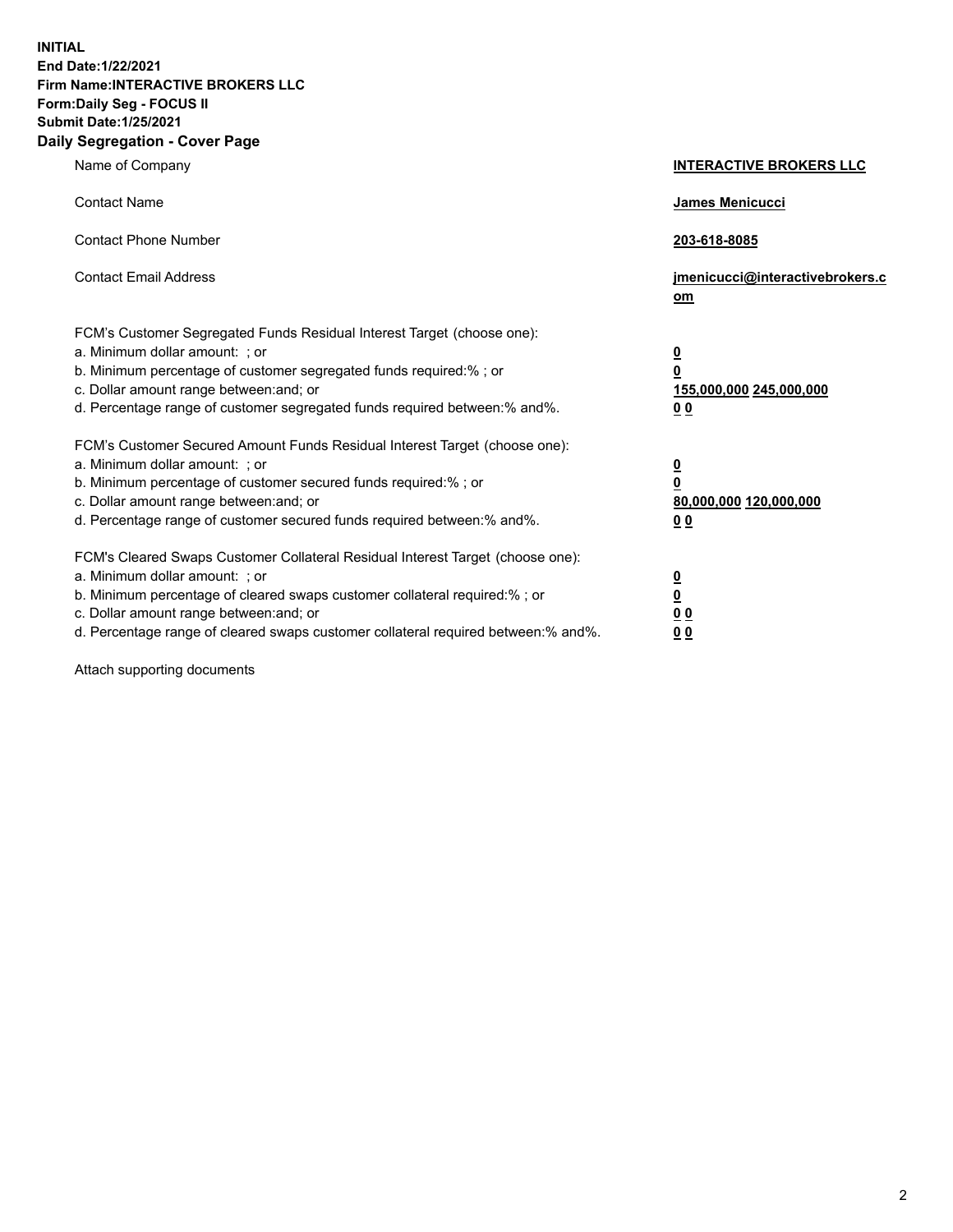**INITIAL End Date:1/22/2021 Firm Name:INTERACTIVE BROKERS LLC Form:Daily Seg - FOCUS II Submit Date:1/25/2021 Daily Segregation - Secured Amounts**

## Foreign Futures and Foreign Options Secured Amounts Amount required to be set aside pursuant to law, rule or regulation of a foreign government or a rule of a self-regulatory organization authorized thereunder **0** [7305] 1. Net ledger balance - Foreign Futures and Foreign Option Trading - All Customers A. Cash **472,989,208** [7315] B. Securities (at market) **0** [7317] 2. Net unrealized profit (loss) in open futures contracts traded on a foreign board of trade **23,929,957** [7325] 3. Exchange traded options a. Market value of open option contracts purchased on a foreign board of trade **98,284** [7335] b. Market value of open contracts granted (sold) on a foreign board of trade **-10,220** [7337] 4. Net equity (deficit) (add lines 1. 2. and 3.) **497,007,229** [7345] 5. Account liquidating to a deficit and account with a debit balances - gross amount **4,970** [7351] Less: amount offset by customer owned securities **0** [7352] **4,970** [7354] 6. Amount required to be set aside as the secured amount - Net Liquidating Equity Method (add lines 4 and 5) **497,012,199** [7355] 7. Greater of amount required to be set aside pursuant to foreign jurisdiction (above) or line 6. **497,012,199** [7360] FUNDS DEPOSITED IN SEPARATE REGULATION 30.7 ACCOUNTS 1. Cash in banks A. Banks located in the United States **51,594,222** [7500] B. Other banks qualified under Regulation 30.7 **0** [7520] **51,594,222** [7530] 2. Securities A. In safekeeping with banks located in the United States **374,988,000** [7540] B. In safekeeping with other banks qualified under Regulation 30.7 **0** [7560] **374,988,000** [7570] 3. Equities with registered futures commission merchants A. Cash **0** [7580] B. Securities **0** [7590] C. Unrealized gain (loss) on open futures contracts **0** [7600] D. Value of long option contracts **0** [7610] E. Value of short option contracts **0** [7615] **0** [7620] 4. Amounts held by clearing organizations of foreign boards of trade A. Cash **0** [7640] B. Securities **0** [7650] C. Amount due to (from) clearing organization - daily variation **0** [7660] D. Value of long option contracts **0** [7670] E. Value of short option contracts **0** [7675] **0** [7680] 5. Amounts held by members of foreign boards of trade A. Cash **185,252,190** [7700] B. Securities **0** [7710] C. Unrealized gain (loss) on open futures contracts **6,082,562** [7720] D. Value of long option contracts **98,284** [7730] E. Value of short option contracts **-10,220** [7735] **191,422,816** [7740] 6. Amounts with other depositories designated by a foreign board of trade **0** [7760] 7. Segregated funds on hand **0** [7765] 8. Total funds in separate section 30.7 accounts **618,005,038** [7770] 9. Excess (deficiency) Set Aside for Secured Amount (subtract line 7 Secured Statement Page 1 from Line 8) **120,992,839** [7380] 10. Management Target Amount for Excess funds in separate section 30.7 accounts **80,000,000** [7780] 11. Excess (deficiency) funds in separate 30.7 accounts over (under) Management Target **40,992,839** [7785]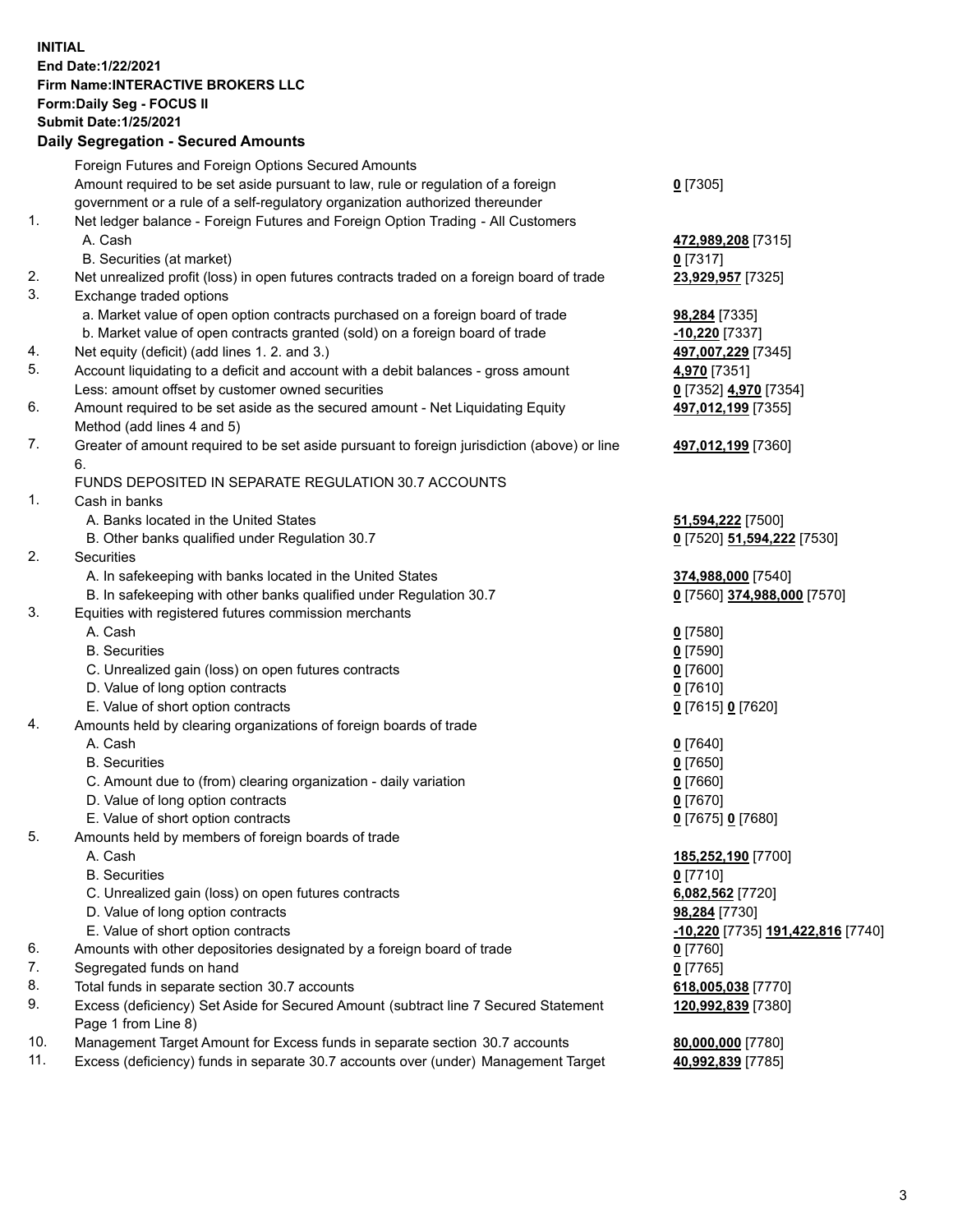**INITIAL End Date:1/22/2021 Firm Name:INTERACTIVE BROKERS LLC Form:Daily Seg - FOCUS II Submit Date:1/25/2021 Daily Segregation - Segregation Statement** SEGREGATION REQUIREMENTS(Section 4d(2) of the CEAct) 1. Net ledger balance A. Cash **5,489,539,168** [7010] B. Securities (at market) **0** [7020] 2. Net unrealized profit (loss) in open futures contracts traded on a contract market **214,087,679** [7030] 3. Exchange traded options A. Add market value of open option contracts purchased on a contract market **249,267,232** [7032] B. Deduct market value of open option contracts granted (sold) on a contract market **-235,714,653** [7033] 4. Net equity (deficit) (add lines 1, 2 and 3) **5,717,179,426** [7040] 5. Accounts liquidating to a deficit and accounts with debit balances - gross amount **3,183,492** [7045] Less: amount offset by customer securities **0** [7047] **3,183,492** [7050] 6. Amount required to be segregated (add lines 4 and 5) **5,720,362,918** [7060] FUNDS IN SEGREGATED ACCOUNTS 7. Deposited in segregated funds bank accounts A. Cash **1,667,590,713** [7070] B. Securities representing investments of customers' funds (at market) **2,178,845,935** [7080] C. Securities held for particular customers or option customers in lieu of cash (at market) **0** [7090] 8. Margins on deposit with derivatives clearing organizations of contract markets A. Cash **21,772,131** [7100] B. Securities representing investments of customers' funds (at market) **2,034,513,359** [7110] C. Securities held for particular customers or option customers in lieu of cash (at market) **0** [7120] 9. Net settlement from (to) derivatives clearing organizations of contract markets **5,950,788** [7130] 10. Exchange traded options A. Value of open long option contracts **248,967,183** [7132] B. Value of open short option contracts **-235,669,355** [7133] 11. Net equities with other FCMs A. Net liquidating equity **0** [7140] B. Securities representing investments of customers' funds (at market) **0** [7160] C. Securities held for particular customers or option customers in lieu of cash (at market) **0** [7170] 12. Segregated funds on hand **0** [7150] 13. Total amount in segregation (add lines 7 through 12) **5,921,970,754** [7180] 14. Excess (deficiency) funds in segregation (subtract line 6 from line 13) **201,607,836** [7190] 15. Management Target Amount for Excess funds in segregation **155,000,000** [7194]

16. Excess (deficiency) funds in segregation over (under) Management Target Amount Excess

**46,607,836** [7198]